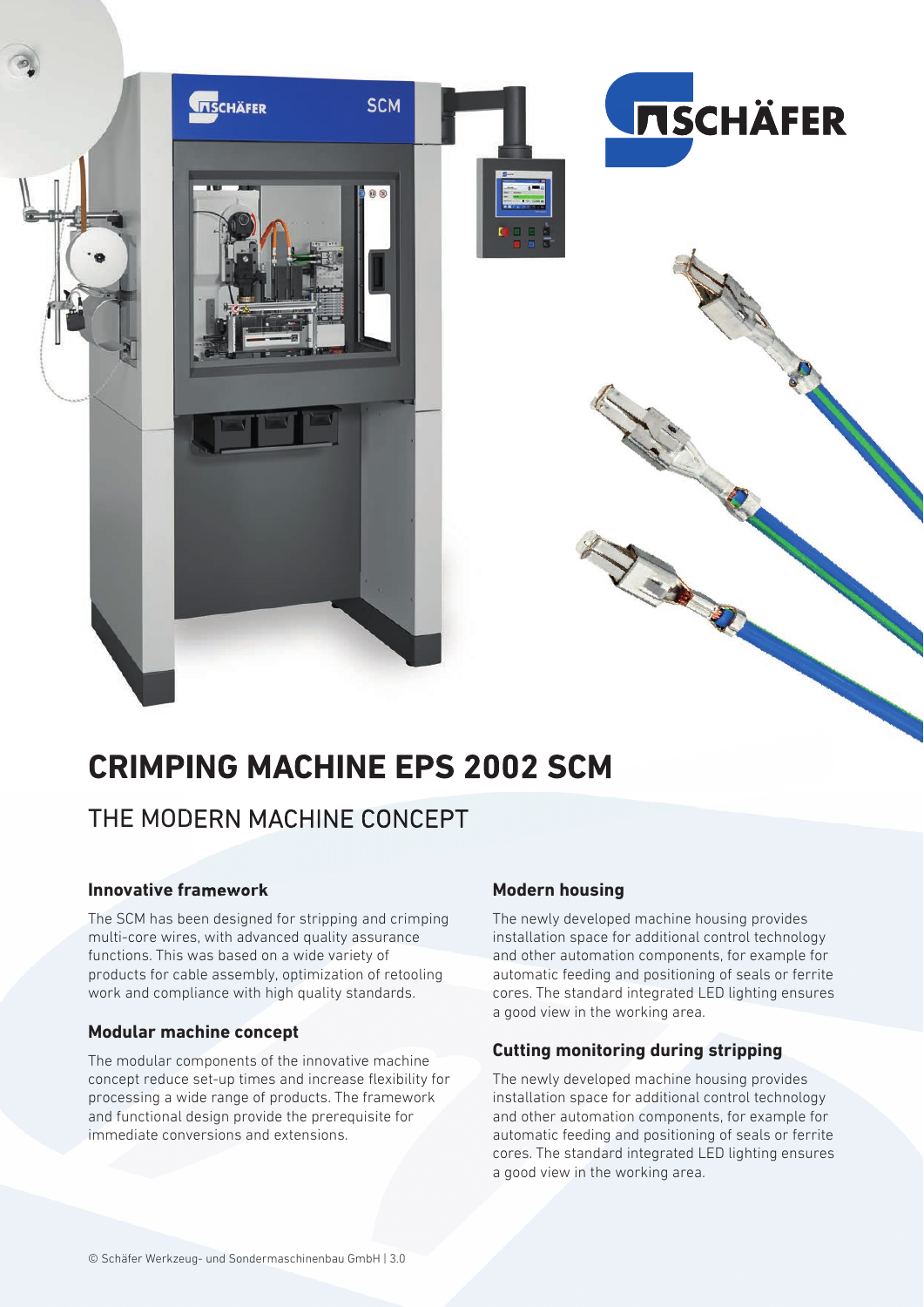# THE MODERN MACHINE CONCEPT

#### **Intuitive operating software**

The touch screen control has an intuitive user interface for easy and safe operation in various languages. Selecting different user roles and operating modes as well as machine networking functions provides flexible and modern process sequences.

To adapt the crimping machine to the processed material, a large number of parameters can be precisely set via the machine control, for example the zero cutting and stripping length, cutting depth and crimp position.

#### **Innovation through commitment**

In summary, the crimping machine with cutting and crimp force monitoring provides you with the following advantages:

- Flexible workspace for versatile application
- Modular design for extensions and automation
- High product quality through monitoring devices
- Intuitive operation with touch screen control
- High degree of safety for operators



## EQUIPMENT

#### **Base equipment**

- Eccentric press
- Machine cover
- Stripping module
- Trash box
- **LED** lights

#### **Optional extensions**

- Zero cut module
- Crimp process monitoring
- Bad part cutter
- Paper winder
- Foot switch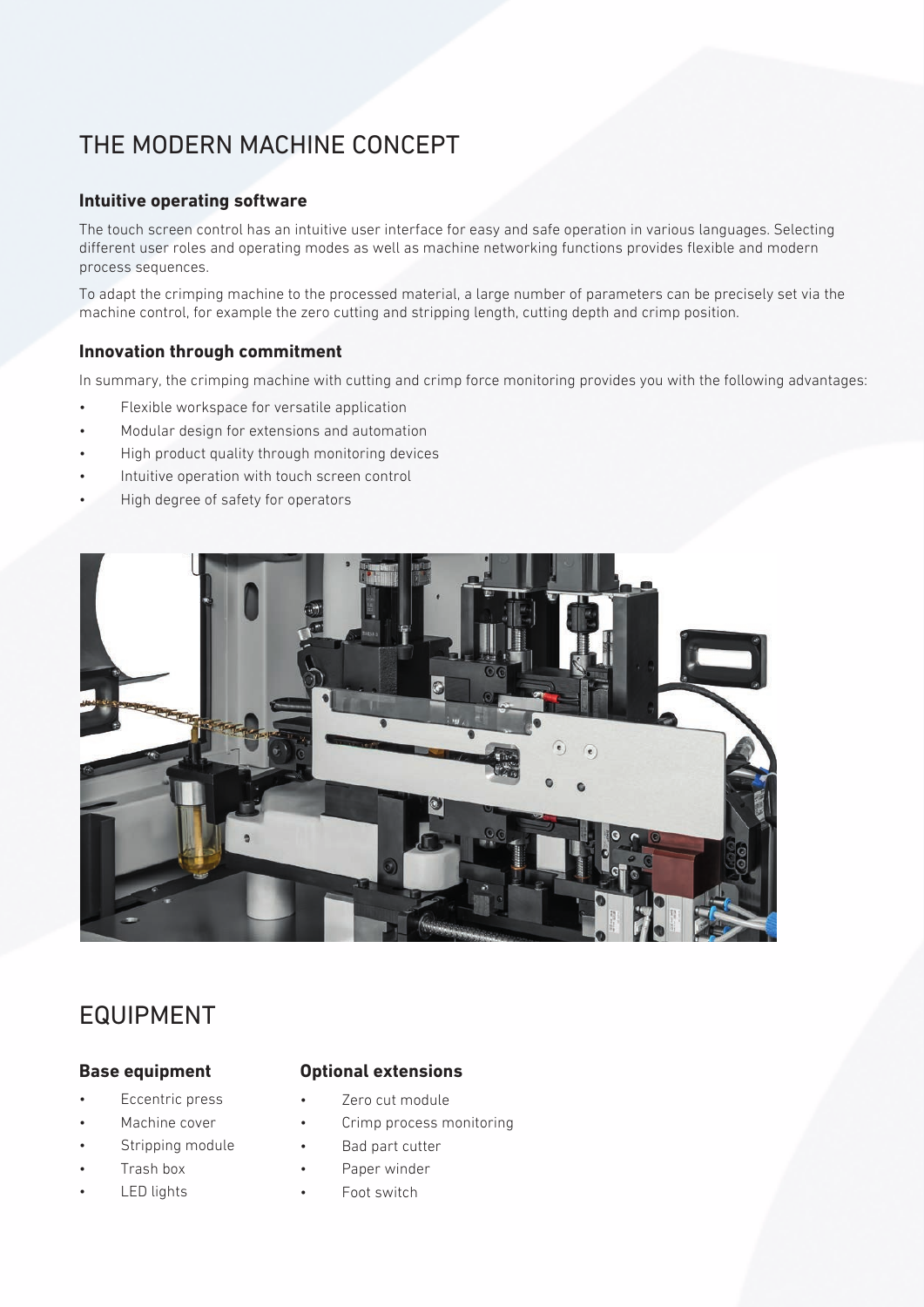# TECHNICAL DATA

#### **Processable materials**

| Wire                                  | Single wires                                      |
|---------------------------------------|---------------------------------------------------|
|                                       | Wire cross section: 0.05 to 6 mm <sup>2</sup> [1] |
| Terminals                             | Transversely belted stripes                       |
| <b>Processing</b>                     |                                                   |
| Stripping lengths                     | $< 10$ mm $[1]$                                   |
| Sheath-removal lengths                | $> 10$ mm $[1]$                                   |
| <b>Performance and geometry</b>       |                                                   |
| Drive                                 | 0.75 kW three-phase motor                         |
| Motor speed                           | 440 - 2000 RPM                                    |
| Pressing force                        | 20 kN                                             |
| Stroke                                | 40 mm                                             |
| Closing height                        | 135.78 mm                                         |
| <b>Controls</b>                       |                                                   |
| <b>HMI</b>                            | STI 2015                                          |
| Display                               | Touchscreen                                       |
| <b>Connection data and interfaces</b> |                                                   |
| Power supply                          | 230 V, 50/60 Hz                                   |
| Compressed air                        | 6 bar                                             |
| Network                               | RJ-45                                             |
| <b>Dimensions and weight</b>          |                                                   |
| Width x Depth x Height                | 1560 x 700 x 1950 mm [2]                          |
| Weight                                | 450 kg [2]                                        |

[1] Depending on the configuration of wire and terminal. [2] Approximate indication for basic equipment.